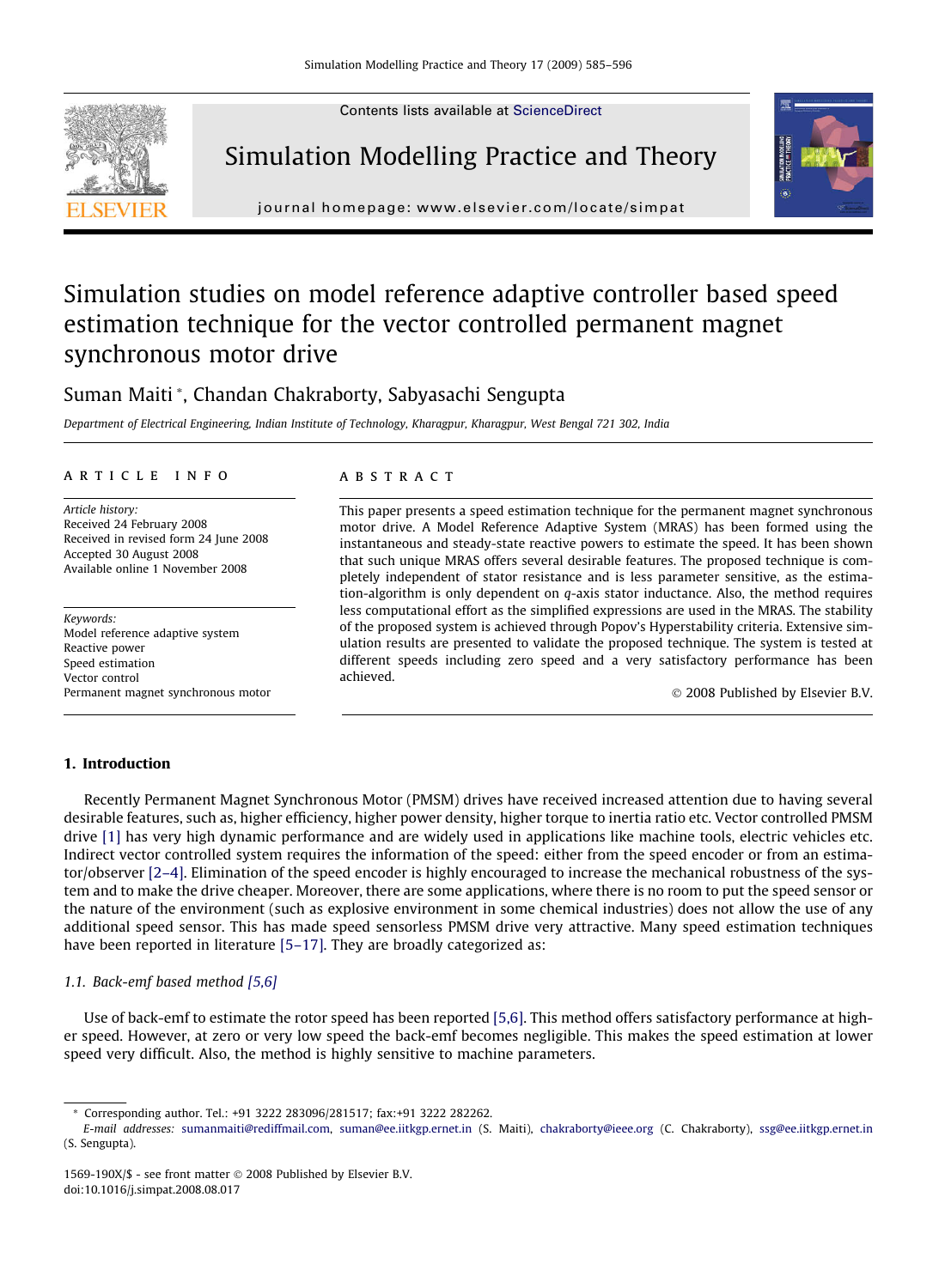#### 1.2. Signal injection based method [\[7\]](#page--1-0)

Some techniques exploited the saliency in the machine to extract the speed information. Note that the phase inductance varies for different rotor positions due to the saliency present in the rotor side. To extract the position from inductance profile, a high frequency voltage signal is fed to the motor phases. The merit of this method is that the technique is reliable at zero speed. A combination of signal injection based and the back-emf based methods for speed estimation is reported in literature, where the former is used at zero or very low speed and the later for high speed. However, the accuracy of this method is highly influenced by the geometry of the rotor (i.e., positioning of the permanent magnets). This makes the technique unsuitable for the surface mounted PMSM. The main drawbacks of signal injection based methods are the adverse effect of injecting signal on motor dynamics and the requirement of extra hardwire for the purpose of signal injection.

#### 1.3. State observer-based method [\[8,9\]](#page--1-0)

Reported estimation method also includes Extended Kalman Filter (EKF), Extended Luenburger observer (ELO), sliding mode observer, etc. The computational complexity, parameter sensitivity and the need of initial conditions degrade the superiority of the EKF based speed estimation technique. However, one good side is that the parameter can also be treated as the state and that can be estimated along with the speed. The sliding mode observer based technique is available in [\[9\]](#page--1-0). The method is simple and robust against parameter variation. However, it has the demerit of the chattering phenomenon. In [\[9\],](#page--1-0) a low pass filter (LPF) has been used to overcome the problem. However, this is at the cost of system dynamics.

#### 1.4. Model reference adaptive system (MRAS) based techniques [\[10–14\]](#page--1-0)

Theoretically MRAS computes a desired state (called as the functional candidate) using two different models (i.e. reference and adjustable models). The error between the two models is used to estimate an unknown parameter (here speed is the unknown parameter). A condition to form the MRAS is that the adjustable model should only depend on the unknown parameter. Here, the reference model is independent of rotor speed, whereas the adjustable model is dependent on the same. The error signal is fed to the adaptation mechanism. The output of the adaptation mechanism is the estimated quantity  $(\omega_{rest})$ , which is used for the tuning in adjustable model and also for feedback. The stability of such closed loop estimator is achieved through Popov's Hyperstability criterion [\[17\].](#page--1-0) The method is simple and requires less computation.

Depending on the quantity (i.e. the functional candidate) used to formulate the error signal, various kinds of MRAS are possible. In [\[10\]](#page--1-0), an MRAS is developed with  $d$ - and  $q$ -components of flux. However, the method is heavily dependent on stator resistance variation and suffers from the integrator related problems like drift and saturation. To overcome the first problem, an MRAS with on-line stator resistance estimation is reported in [\[11\]](#page--1-0). Reactive power-based MRAS are presented in [\[12,13\]](#page--1-0). In [\[14\]](#page--1-0), Neural Network (NN) based MRAS is also reported. Among all of these methods, reactive power based MRAS is more popular for speed estimation as it is independent of stator resistance.

#### 1.5. Other methods [\[15,16\]](#page--1-0)

Several other approaches such as variable structure-based technique, passivity based technique, etc. are also reported to estimate the speed of a PMSM drive. The more recent approach based on Artificial Intelligence (AI) are the Artificial Neural Networks (ANN) [\[15\]](#page--1-0) and Fuzzy Logic [\[16,17\]](#page--1-0) for speed estimation. But, the AI-based methods require huge memory and involve computational complexity.

Out of all the techniques discussed so far, MRAS is widely accepted for speed estimation due to its simplicity and good stability. Also the method does not require any extra hardwire or signal injection or huge memory like EKF or ELO. Within the available MRAS-based methods, reactive power-based scheme [\[13\]](#page--1-0) is not dependant on stator resistance and has definite advantages over the other methods.

This paper deals with an MRAS, where the reference model utilizes instantaneous reactive power and the adjustable model uses steady-state reactive power. This means that the two different versions of the same quantity are used to formulate error signal. This type of approach rewards a speed estimator that depends only on  $L_q$ . A mechanism for on-line estimation of  $L_q$  will make the drive parameter independent. Such MRAS with instantaneous and steady-state reactive power was reported in [\[12\]](#page--1-0) for the speed and parameter estimation of induction motor drive. This work applies the concept to PMSM drive for the first time.

The scheme is simulated in MATLAB/SIMULINK. It is observed that the proposed technique is working well with different possible situations under load and speed variation. Extensive simulation results are presented to highlight the performance of the estimation algorithm.

#### 2. MRAS-based speed estimation

[Fig. 1](#page--1-0) shows the MRAS based speed estimation scheme. It uses the outputs of two models: one independent of rotor speed (Reference Model) and the other dependant on rotor speed (Adjustable Model), to form an error signal. A PI controller is used in the adaptation mechanism for the convergence in the system.